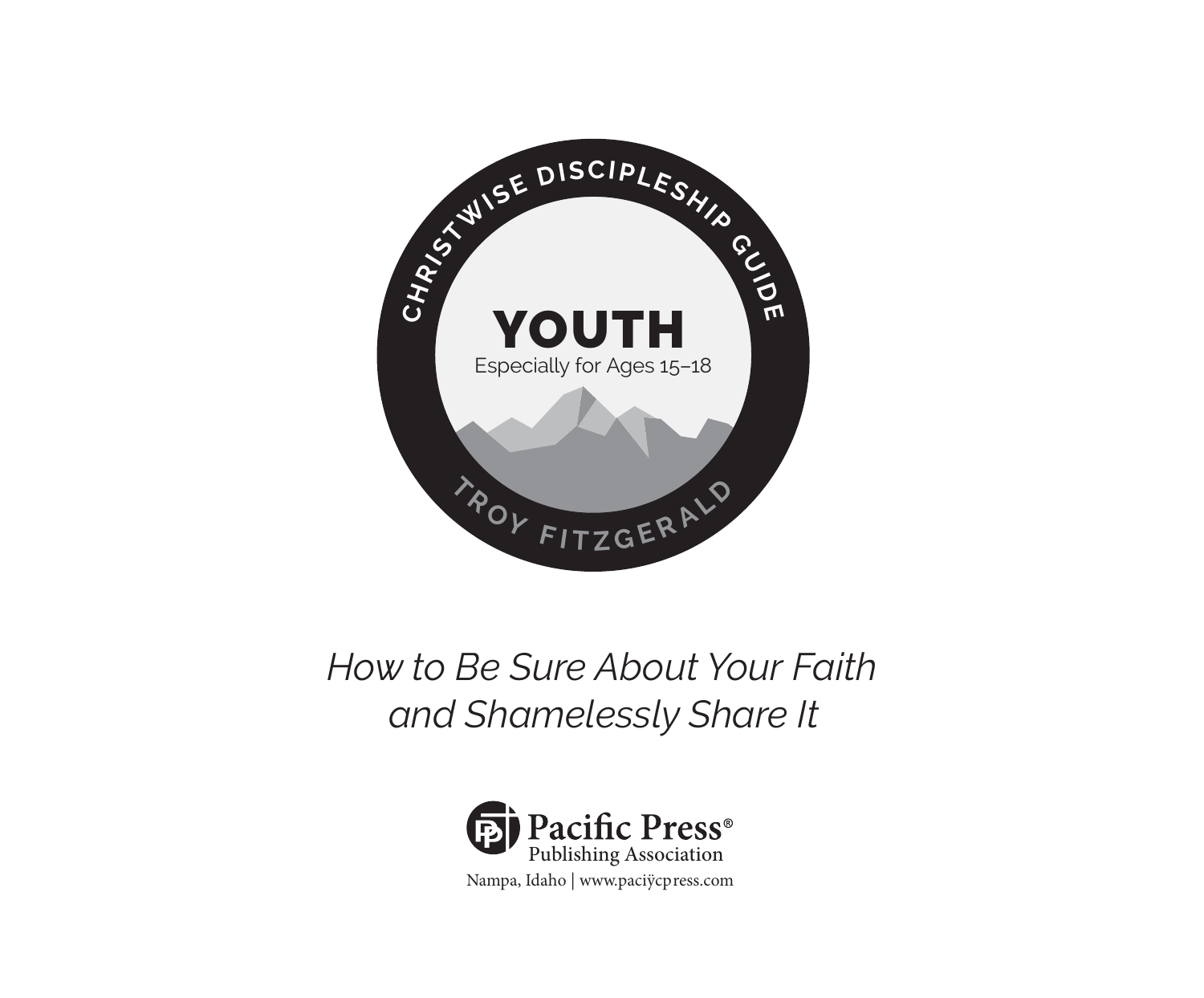# **Contents**

| 4. The Experience of Salvation  16                                               |
|----------------------------------------------------------------------------------|
|                                                                                  |
|                                                                                  |
| 7. The Law of God $\dots\dots\dots\dots\dots\dots\dots\dots\dots\dots\dots\dots$ |
|                                                                                  |
| 9. The Life, Death, and Resurrection of Christ 32                                |
| 10. The Lord's Supper 36                                                         |
| 11. Growing in Christ 39                                                         |
|                                                                                  |
| 13. The Church as the Body of Christ 45                                          |
| 14. Death and Resurrection 48                                                    |
|                                                                                  |
| 16. The Millennium and the End of Sin55                                          |
|                                                                                  |
|                                                                                  |
|                                                                                  |
|                                                                                  |
| 21. Christ's Ministry in the Heavenly Sanctuary66                                |
| 22. The Remnant and the Mission of the Church 70                                 |
| Appendix: The Spiritual Gifts Survey 73                                          |
|                                                                                  |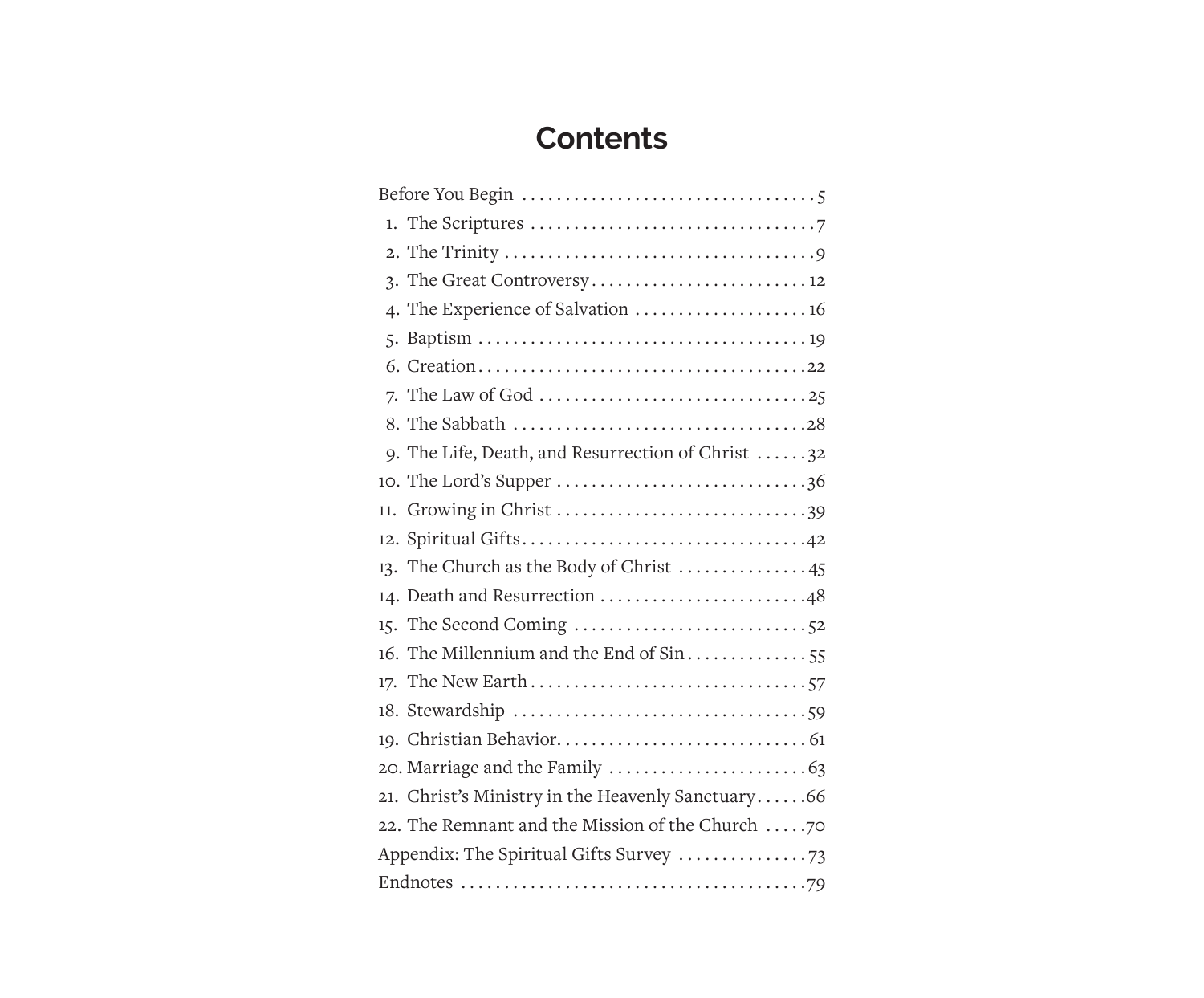### **1. The Scriptures**

#### **Opening Questions**

Have you ever had to send a message to another person but been unable to do so because of a communication mess-up? How did you feel? Share the story.

Suppose you have a twelve-year-old child. You have two minutes to pass on to him or her information that will be most helpful for your child's future survival and happiness. What will you say? (Write out your advice.)

#### **Opening Story**

I 'm not a sensational guy when I speak to young people. One time, though, I couldn't resist the urge to be edgy. As I began the sermon I announced, "Enough of this—this is so ridiculous! What are we all doing here, anyway? What does this book have to say that's relevant to us?" I began ripping random pages out of my Bible, crumpling them roughly and throwing them to the ground. I even had the guts to stomp irreverently on a few crumpled pages beneath my feet.

Talk about getting their attention! Gasps exploded through the chapel like gunshots on a battlefield. Students gazed at me in horror, amazed by my blasphemous treatment of the Sacred Scriptures. Older adults in the back of the room began murmuring about how to get rid of me before I inflicted any further damage on innocent young minds.

"Relax," I said finally. "Anyone who knows me

knows I would never tear up a Bible. I simply took a cheap Harlequin romance novel and put an old Bible cover on it." (I have no problem defacing romance novels.) The tension eased a little, but before I lost the crowd's attention, I posed a question to the squirming group: "Which is worse—openly defacing God's Word or quietly ignoring it day by day?"

It is a shocking way to approach the Scriptures, but think about the words John penned years ago. The Bible writers chose the sayings and stories of the Bible because they communicate what is vital to know about God.

#### **Life of Christ**

**John 20:24–31.** "Now Thomas (called Didymus), one of the Twelve, was not with the disciples when Jesus came. So the other disciples told him, 'We have seen the Lord!' But he said to them, 'Unless I see the nail marks in his hands and put my finger where the nails were, and put my hand into his side, I will not believe it.' A week later his disciples were in the house again, and Thomas was with them. Though the doors were locked, Jesus came and stood among them and said, 'Peace be with you!' Then he said to Thomas, 'Put your finger here; see my hands. Reach out your hand and put it into my side. Stop doubting and believe.' Thomas said to him, 'My Lord and my God!' Then Jesus told him, 'Because you have seen me, you have believed; blessed are those who have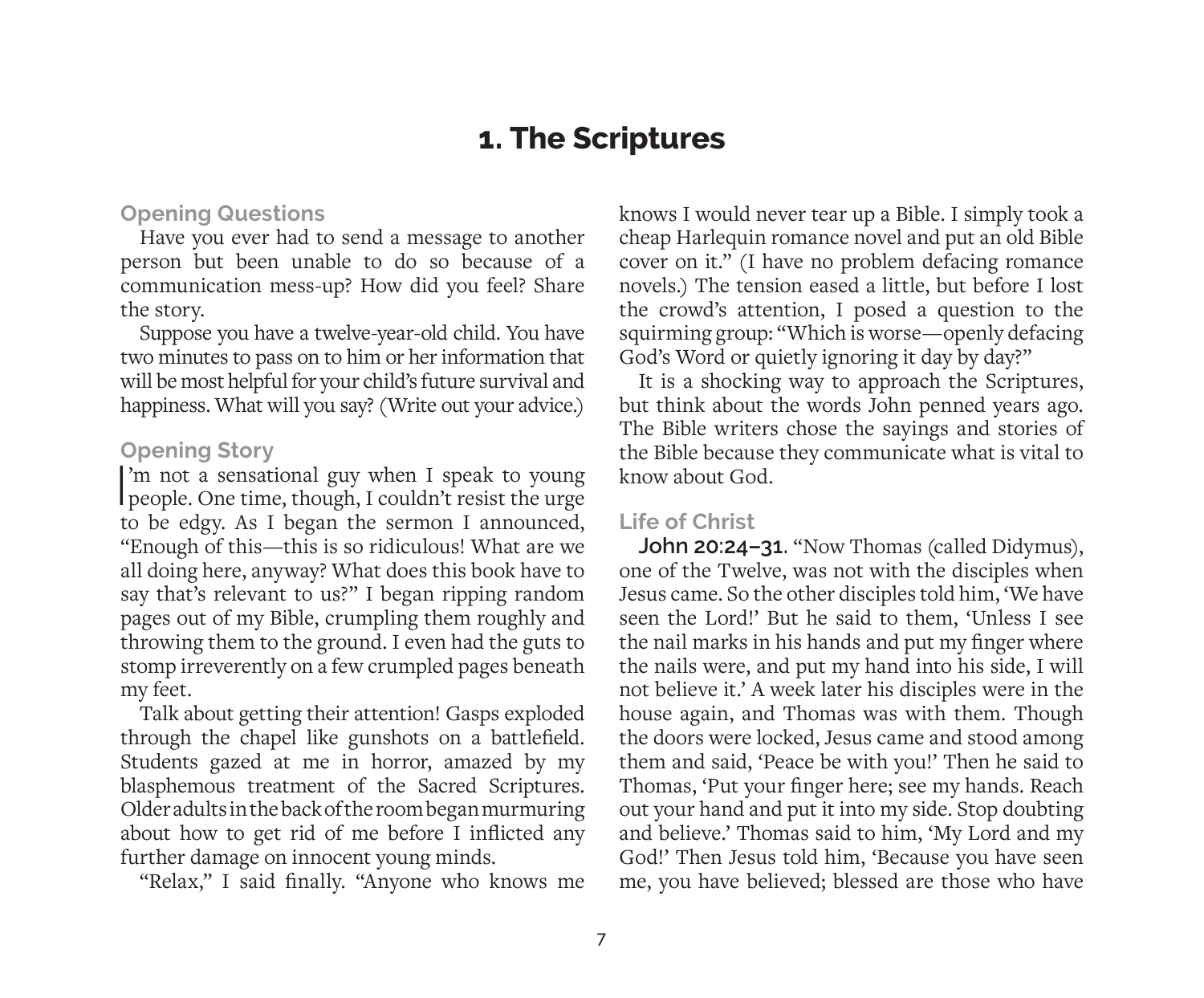not seen and yet have believed.' Jesus did many other miraculous signs in the presence of his disciples, which are not recorded in this book. But these are written that you may believe that Jesus is the Christ, the Son of God, and that by believing you may have life in his name."

Read, mark, or discuss these passages about the Holy Scriptures:

| a. 2 Peter 1:20, 21 | f. $2$ Timothy $3:16$   |
|---------------------|-------------------------|
| b. Hebrews 1:1, 2   | g. Hebrews 4:12         |
| c. John 5:39        | h. Psalm 119:105        |
| d. Proverbs 30:5    | i. 1 Thessalonians 2:13 |
| e. James 1:22-25    |                         |

Which verses above especially speak to you about God's Word in your life? Why?

#### **We Believe**

**The Scriptures.** "The Holy Scriptures . . . are the written Word of God, given by divine inspiration through holy men of God who spoke and wrote as they were moved by the Holy Spirit."1 Everything we need for salvation is available in the Bible. The Bible is really about God revealing to us who He is and who we are in relation to Him. It reveals a trustworthy picture of God and becomes the authoritative guide for people as they follow Him.

#### **I Believe**

Write what you believe about the Bible, based on your study so far.

#### **Way to Pray**

"Your word is a lamp to my feet and a light for my path" (Psalm 119:105).

Write a prayer to God about a part of your life that really needs insight and guidance from His Word.

#### **More Than Words**

Interview someone you know about his or her experience in trusting God's Word. Here are a few questions to ask:

- When in your life did you come to trust the Bible as God's Word for you?
- When has the Bible been a real source of strength to you? Have you had times when you had doubts about God's Word?
- If you could tell only one story from Scripture, which one would you choose to help a friend know God? Why?

**Soil Check.** What soil represents your life the most (Matthew 13:3–8, 18–23)? How can you make the soil of your heart more receptive to God's Word in your life?

#### **In the Mirror**

If God has only two minutes to get a message through to you on paper, write what you think He might say to you—keeping in mind what you know about the purpose, person, and power of His Word.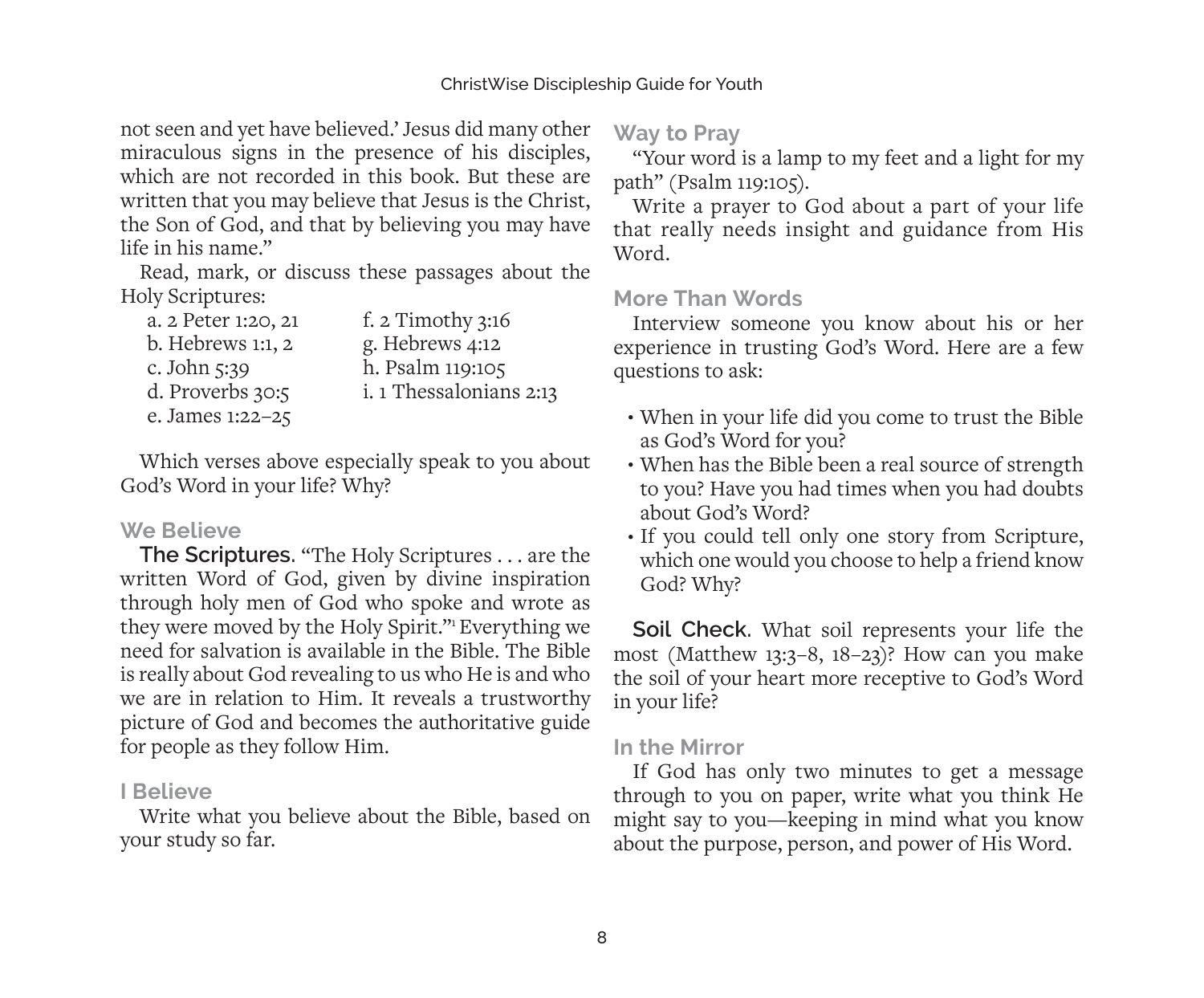## **2. The Trinity**

#### **Opening Questions**

Which member of the Trinity (Father, Son, Holy Spirit) do you relate to the most? Why?

How do you think your best friend would describe you? How well do you think he or she knows you? On the continuum below, indicate the degree to which the person who knows you the best really understands you.

| Knows very little |  | Knows you completely |  |
|-------------------|--|----------------------|--|

How would you like to be Moses and get this response from God?

"Moses said to God, 'Suppose I go to the Israelites and say to them, "The God of your fathers has sent me to you," and they ask me, "What is his name?" Then what shall I tell them?' God said to Moses, 'I am who I am. This is what you are to say to the Israelites: "I am has sent me to you"'" (Exodus  $3:13, 14$ ).

"I am." What kind of answer is that? Why does this have to be such a mystery? *Just give me a nice, neat definition of who You are and what I should call You and we'll be OK*, you may be thinking to yourself. But God reveals not only what we *need* to know but what we *can* know. Why the mystery? It is not because God is hiding. He is using every way possible to make His character clear to us. In looking at who God is, it is important to note two facts:

1. God has revealed Himself plainly enough that we can love and serve Him.

2. God's desire is to reveal more of Himself to us personally each day.

#### **Opening Story**

When a group of us were in Africa holding meetings and conducting a free medical clinic, Jaci prayed a remarkable prayer. Exhausted from the constant drain on her strength and her spirit, she begged, "God, I don't feel like I have anything to give today. Father, lend me Your heart today, and I will give that away."

While Jaci doesn't claim to know all about God, she knew enough about Him to recognize that she needed Him at that moment. Maybe all she knew was that God was the great "I am"—and that would be enough. For the rest of the day her service to others mattered more than her own comfort, more than her inner cares and conflicting emotions. If you had asked her, she would not have claimed to know everything about God, nor would she have said she was always close to Him. But she knew enough about God to know what He is like: selfless, compassionate, and heartbroken at the sight of suffering people. The list of His traits could go on and on. Why? Because God is still revealing who He is to us. But for the moment, compassion and selfless service can become the way to live. Jaci has never been the same since that experience.

The *Trinity* is a word to describe God—the Father,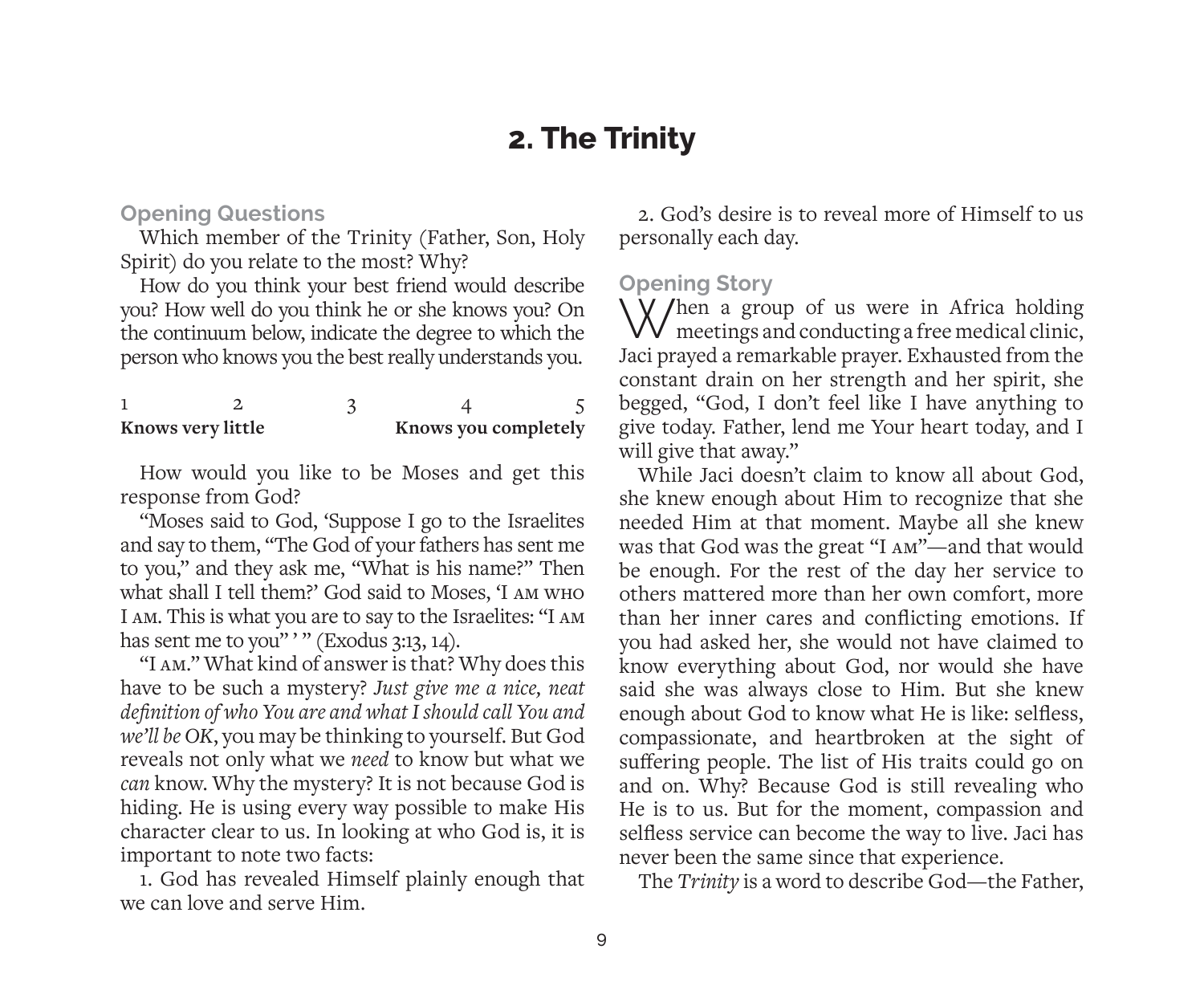Son, and Holy Spirit. Like us, God has personality. He has a character. But all we can know about Him is what He reveals to us. The problem with understanding the Trinity comes when we try to define or completely explain or describe the nature, personality, and person of God. Instead of "figuring it out," try letting God reveal Himself to you through His Word. Let Him show His heart to you. You will be confused if you focus on the "what" of the Trinity, but you will find yourself changed when you see the who of the Trinity.

#### **Life of Christ**

**Matthew 28:18–20.** "Then Jesus came to them and said, 'All authority in heaven and on earth has been given to me. Therefore go and make disciples of all nations, baptizing them in the name of the Father and of the Son and of the Holy Spirit, and teaching them to obey everything I have commanded you. And surely I am with you always, to the very end of the age.'"

#### **We Believe**

Read the following verses about the Trinity and briefly paraphrase them in your own words. Think about what they say about who God is and what we can know about Him.

- a. Deuteronomy 6:4
- b. Matthew 28:19, 20
- c. 2 Corinthians 13:14

**The Trinity.** "There is one God: Father, Son, and Holy Spirit, a unity of co-eternal Persons. God is immortal, all-powerful, all-knowing, above all, and ever present. He is infinite and beyond human comprehension,

yet known through His self-revelation. He is forever worthy of worship, adoration, and service by the whole creation. $"$ 

Read the following verses about the Father and briefly paraphrase their meaning in your own words. How does God's Word describe the Father?

- a. Genesis 1:1 b.John 3:16
- c. John 14:8–11

As you have read and marked the verses in your Bible, what three characteristics of God the Father are most meaningful to you right now? Which passages describe those qualities?

**The Father.** "God the eternal Father is the Creator, Source, Sustainer, and Sovereign of all creation. He is just and holy, merciful and gracious, slow to anger, and abounding in steadfast love and faithfulness. The qualities and powers exhibited in the Son and the Holy Spirit are also revelations of the Father."3

Read the following verses about the Son and briefly paraphrase them in your own words. Think about what they say about Jesus, the Son of God, and what we can know about Him.

a. John 1:1–3, 14 b. Luke 1:35 c. Colossians 1:13–20 d.John 10:30

As you have read and marked the verses in your Bible, which three characteristics of God the Son are most meaningful to you right now? Which passages